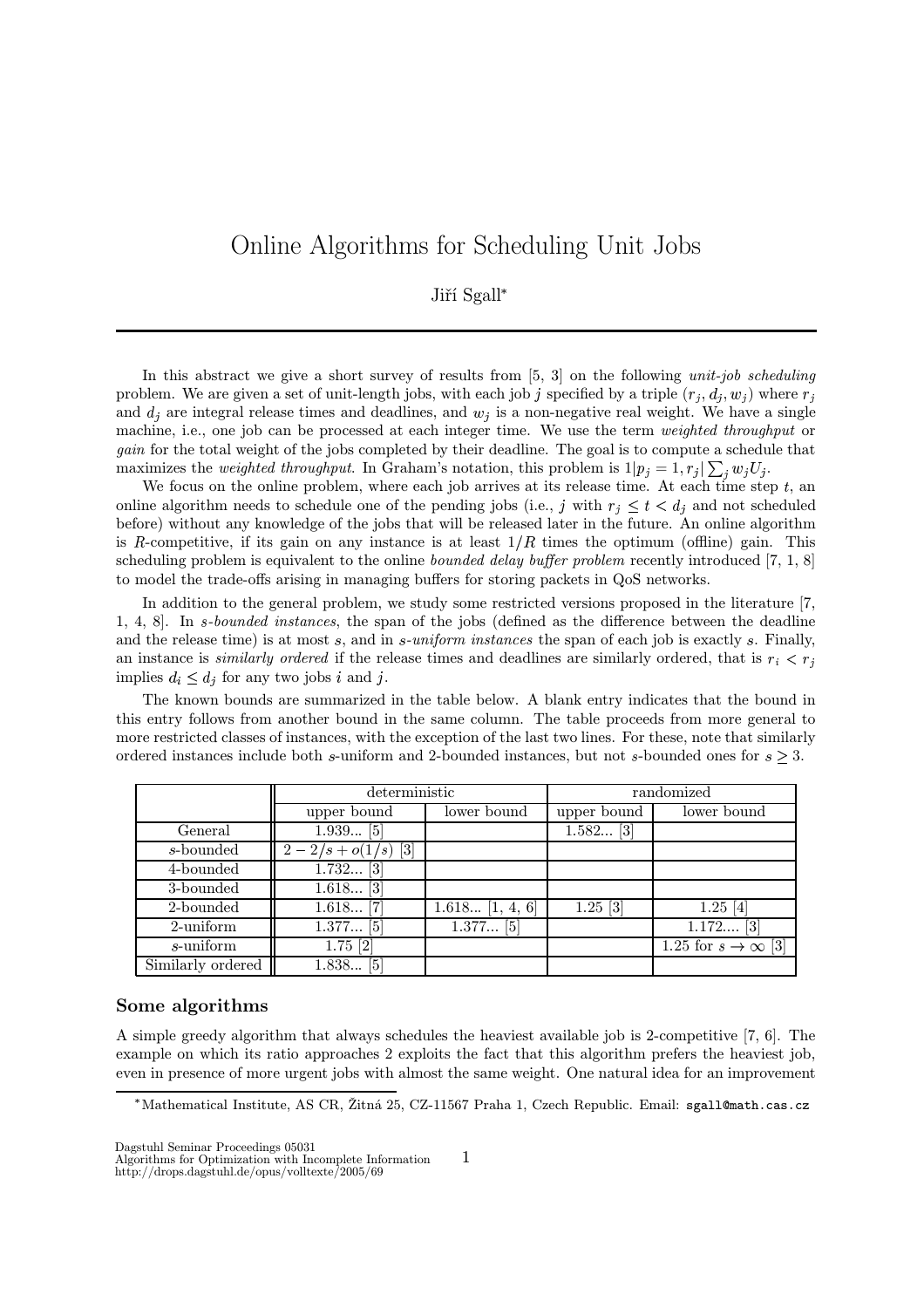is to schedule the earliest-deadline pending job among those with weight at least some fixed fraction of the heaviest job. This yields the algorithm  $EDF_{\alpha}$  below. It gives an improved competitive ratio for the s-bounded case, and in particular  $EDF_{\phi-1}$  is  $\phi \approx 1.618$ -competitive for 3-bounded instances, matching the lower bound. However, for general instances,  $EDF_{\alpha}$  is only 2-competitive.

Algorithm  $EDF_{\alpha}$ : At each step, let h be the heaviest pending job and let f be the earliest-deadline pending job such that  $w_f \geq \alpha w_h$ . Execute f.

A small technical note: whenever the algorithms need to break ties, the heaviest job is chosen among those with the same deadline.

Our randomized algorithm RMIX presented below resembles  $EDF_{\alpha}$  with the change that it sets the threshold randomly, independently for each time. This algorithm is  $\frac{e}{e-1} \approx 1.582$ -competitive, giving the currently best algorithm for general instances. Note that the competitive ratio is smaller than the deterministic lower bound, thus randomization provably helps for this problem.

**Algorithm** RMIX. At each step, let h be the heaviest pending job. Select a real  $x \in [-1, 0]$  uniformly at random. Let f be the earliest-deadline pending job with  $w_f \geq e^x w_h$ . Execute f.

Finally, we present a deterministic algorithm for general instances which is better than 2-competitive. The general idea is to alternate the greedy rule (schedule the heaviest job) and the EDF rule (schedule the earliest-deadline job among the sufficiently heavy jobs). This simple algorithm, as stated, still has ratio no better than 2. After some minor modifications, the algorithm GenFlag presented below is  $64/33 \approx 1.939$ -competitive deterministic algorithm for unit-job scheduling. An algorithm based on the same ideas is  $1.838$ -competitive for similarly ordered instances.

**Algorithm** GENFLAG: We use parameters  $\alpha = 7/11$ ,  $\beta = 8/11$ , and a Boolean variable *eflag*, initially set to *false*, that stores information about the previous step. At a given time step  $t$ , let  $h$  be the heaviest pending job and  $e$  the earliest-deadline job among the pending jobs with weight at least  $\alpha w_h$ . Schedule either  $e$  or  $h$  according to the following procedure:

if  $eflag = false$ then schedule  $e$ ; if  $e \neq h$  then set  $eflag \leftarrow true$ else if  $d_e = t + 1$  and  $w_e \ge \beta w_h$  then schedule  $e$  else schedule  $h$ ; set  $eflag \leftarrow false$ 

### Related models and open problems

FIFO buffering. Kesselman et al. [7, 8] consider a different model related to the  $s$ -uniform case. Here packets do not have individual deadlines, instead they are stored in a buffer of capacity  $s$  and they are required to be served in FIFO order (i.e., if a packet is served, all packets in the buffer that arrived before the served one are dropped). Any algorithm in this FIFO model applies also to s-uniform instances in the scheduling model and has the same competitive ratio [8].

Similarly as in unit-job scheduling, a simple greedy algorithm is 2-competitive for this problem. (Here the greedy algorithm upon arrival of a new packet inserts it in the buffer if there is space or if there is a smaller packet in the buffer—then the smallest packet is dropped; the first packet in the buffer is scheduled after handling all the new packets.) The algorithm PG presented below was proposed in [8] and later in  $[2]$  it was proven to be 1.75-competitive. (In  $[2]$  a slight modification of PG is analyzed, but it is easy to see that its competitive ratio is not smaller than that of PG.) This implies a 1.75-competitive algorithm for the s-uniform case of unit-job scheduling. The best lower bound for FIFO buffering is 1.419, while it is known that PG is not better than  $1 + \sqrt{2}/2 \approx 1.707$  competitive (unpublished).

Algorithm PG: Upon an arrival of a new packet of weight  $w$ :

(i) if the buffer contains a packet of weight at most  $w/4$ , remove the first such packet from the buffer;

(ii) if the buffer is full and the smallest packet has weight at most  $w$ , remove it from the buffer;

(iii) if now the buffer is not full, insert the new packet at the end of the buffer.

After all new packets are handled, schedule the first packet from the buffer.